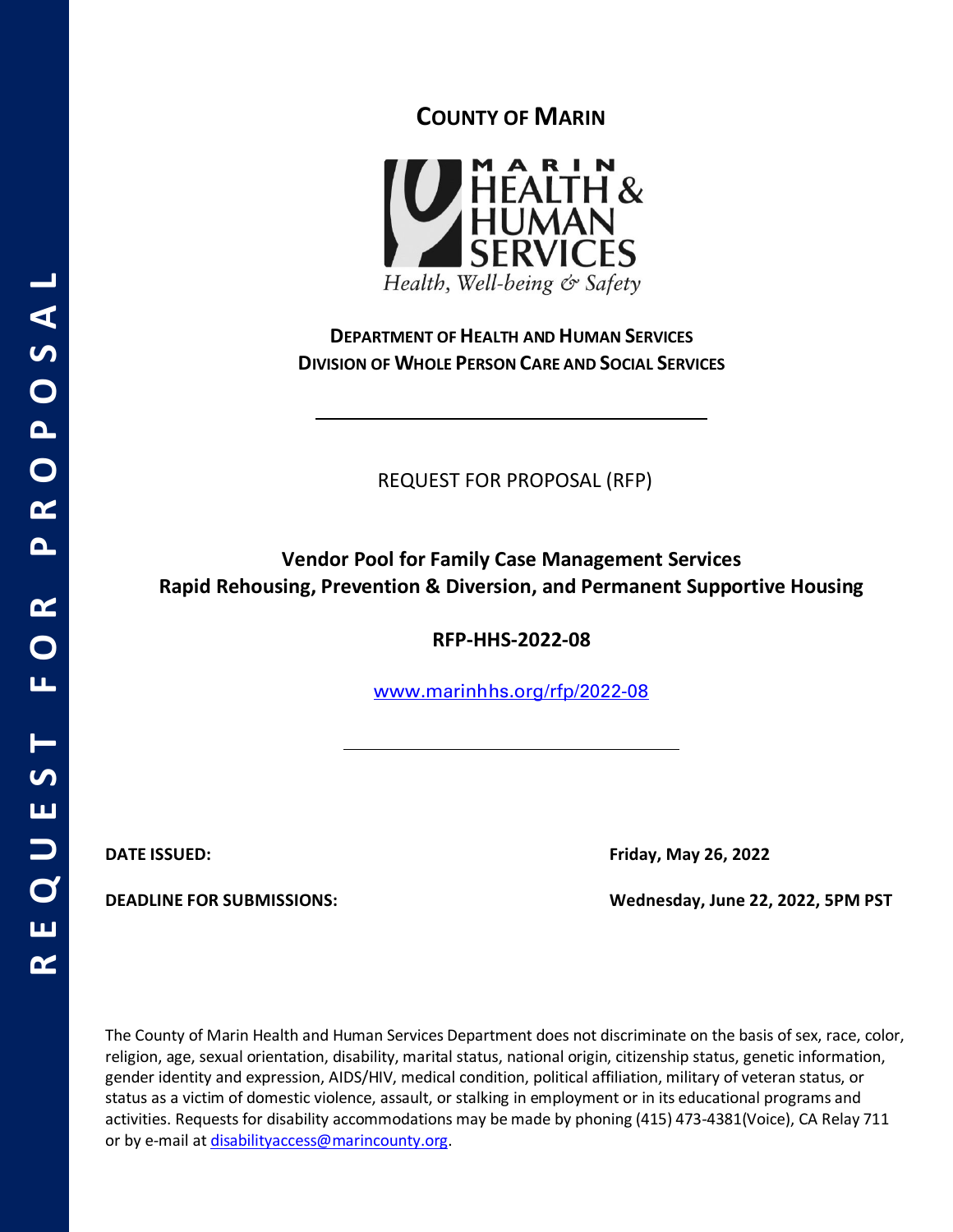# Table of Contents

| А.                               | Department of Health and Human Services Strategic Plan to Achieve Health and Wellness Equity 3 |  |
|----------------------------------|------------------------------------------------------------------------------------------------|--|
|                                  |                                                                                                |  |
| А.<br>В.<br>C.<br>D.<br>E.<br>F. |                                                                                                |  |
| А.<br>В.<br>C.                   |                                                                                                |  |
|                                  |                                                                                                |  |
|                                  |                                                                                                |  |
|                                  |                                                                                                |  |
| А.<br>В.<br>C.<br>D.<br>Е.       |                                                                                                |  |
|                                  |                                                                                                |  |
| Α.<br>В.<br>C.                   |                                                                                                |  |
|                                  |                                                                                                |  |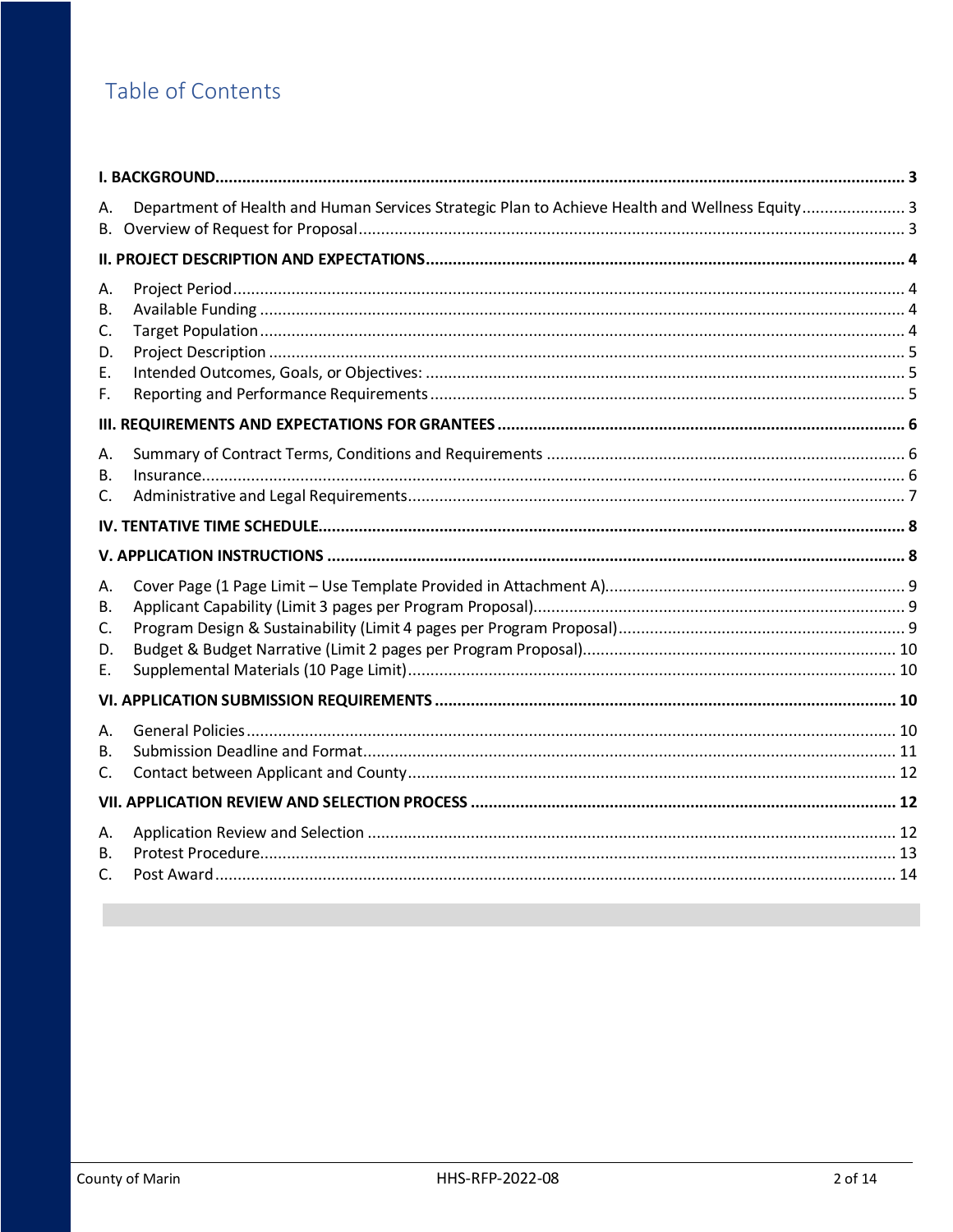### <span id="page-2-1"></span><span id="page-2-0"></span>**I. BACKGROUND**

### A. Department of Health and Human Services Strategic Plan to Achieve Health and Wellness Equity

In 2018, Marin County Health and Human Services (HHS) launched a strategic plan to achieve health and wellness equity in Marin. While income, education, and other socioeconomic and cultural factors play key roles in shaping outcomes in our communities, the direct effects of racism – whether covert or overt, intentional or unintentional, systemic or individual – must be acknowledged and addressed to achieve equity. Research demonstrates independent associations of racial discrimination on driving inequities, including downward mobility.

Central to our efforts on leading with race to achieve equity is treating clients respectfully and with cultural humility. HHS commits to systematically expanding this work throughout the Department and to supporting contracted service providers to do the same. By deepening our understanding of how individuals experience accessing and receiving services, and understanding how services result in outcomes by race and ethnicity, HHS and contracted service providers can identify opportunities to improve service delivery.

HHS recognizes that leading with race to achieve health and wellness equity requires working with our partners in new ways. These collaborations will amplify efforts on leading with race to advance health and wellness equity by aligning and coordinating work, accomplishing more than HHS or any other single organization could do alone.

To achieve these goals, we must work differently across sectors. New and non-traditional partnerships can help remove barriers to opportunity and direct resources toward evidence-based efforts that address historic inequities.

This RFP seeks bids that demonstrate efforts to promote racial equity in providing the proposed services. To learn more about the HHS Strategic Plan to Achieve Health and Wellness Equity, visit[: MarinHHS.org/Equity-Plan](http://www.marinhhs.org/Equity-Plan)

### <span id="page-2-2"></span>B. Overview of Request for Proposal

This request for proposals seeks to establish a qualified Vendor Pool for family case management, including housingbased, rapid rehousing, prevention and diversion, permanent supportive housing, and related client direct assistance for families experiencing homelessness or on the verge of experiencing homelessness. Agencies that are not interested in the current funding opportunity but are interested in providing any of the services listed above should respond specifically to the requirements of this RFP to allow the agency to be ranked within the Vendor Pool. Submission of a response to this RFP does not obligate the agency to accept any funding. The established Vendor Pool may be used for available funding in the next 5 years.

On February 11, 2022, the California Department of Social Services (CDSS) Housing and Homelessness branch announced the availability of \$92.5 million in Bringing Families Home (BFH) grant funding for the fiscal year of 2021- 2022. The BFH program was created by Assembly bill (AB) 1603 to reduce the number of families in the child welfare system experiencing or at risk of homelessness.

Noncompetitive funds were allocated to Counties, one continuing tribe, and a set-aside for tribal governments. Marin County's noncompetitive allocation of \$347,049 has been designated for housing case management for families with dependent children, including families involved with the child welfare system in Marin. These funds may be paired with Section 8, Section 811, and/or Emergency Housing Vouchers from Marin Housing Authority, or with deposit/rental assistance, based on client need, length of homelessness, and availability of vouchers. Marin County may additionally pair this RFP with Family Homelessness Challenge (FHC) funds, if Marin County is awarded.

HHS is seeking responses from housing and service providers that demonstrate their experience, capacity, and innovative service delivery ideas for the BFH award. BFH funds require that clients are involved with the family child welfare system in Marin. Funds will be available as soon as the provider is under contract with HHS.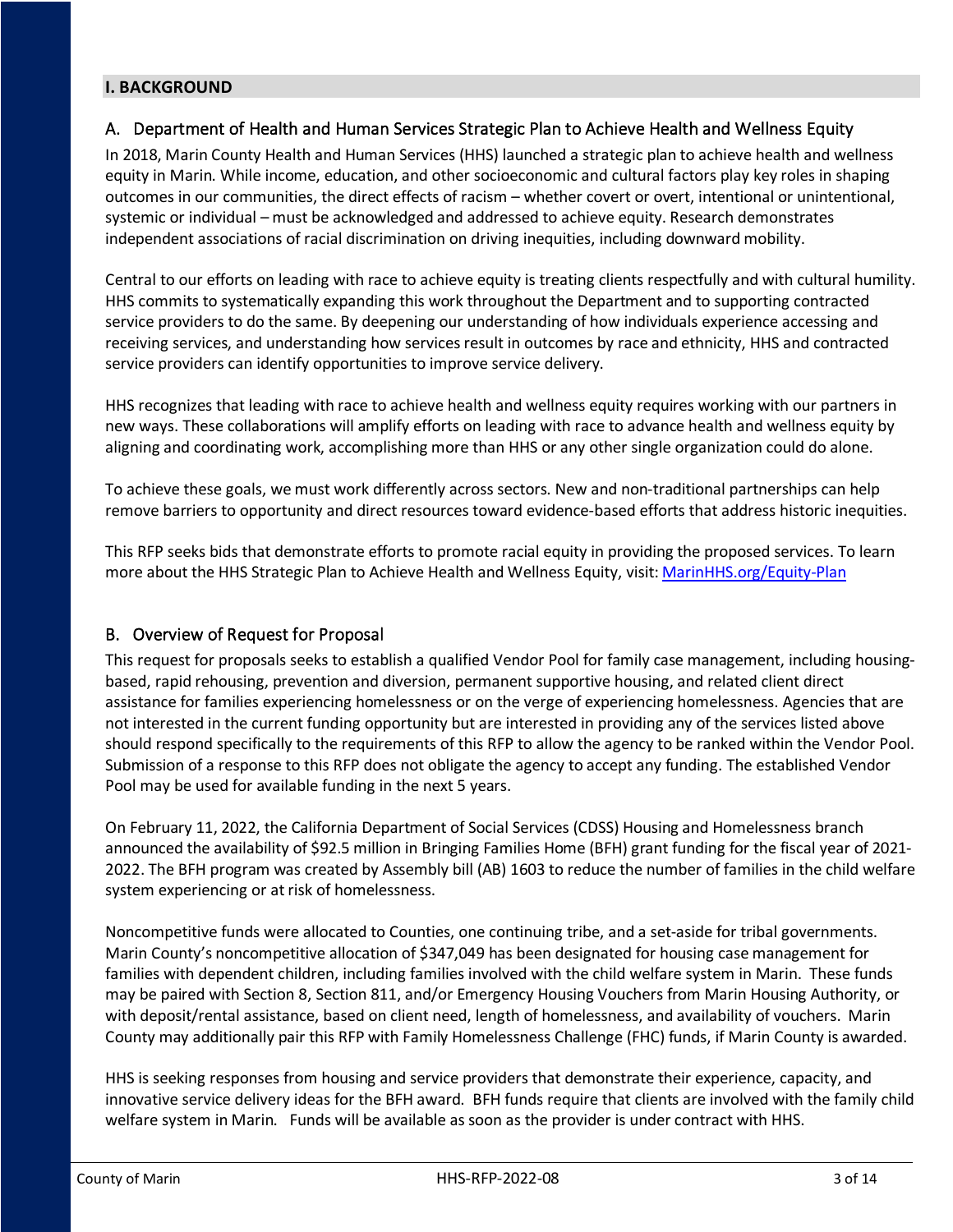Only one proposal may be submitted from a single bidder. Collaborative proposals that show a strong inter-agency partnership to develop a robust program that does not lead to duplicative or fragmented services are highly desirable.

When preparing a proposal in response to this request, please:

- Carefully read the entire RFP document before you start, and make sure that all procedures and requirements of the RFP are accurately followed and addressed.
- Review answers to questions posted by bidders (Bidders' Conference and/or questions and answers from website), as noticed in this document.
- Carefully review the entire proposal prior to submittal and use the checklist provided in this RFP to make sure everything has been completed as instructed.
- Submit a complete proposal by the required deadline.
- Contractors must implement a housing first (see Attachment B), harm reduction approach to housing delivery and property management.

### <span id="page-3-0"></span>**II. PROJECT DESCRIPTION AND EXPECTATIONS**

### <span id="page-3-1"></span>A. Project Period

The contract award will be made on a competitive bid basis. For the Bringing Families Home Grant, the anticipated contract period is 2 years and 11 months from August 1, 2022, to June 30, 2024. Funds must be fully expended by June 30, 2024. This contract may be renewed for 2 years before a new procurement process. The County reserves the right to: increase or decrease the contract amount, fund the proposed service in whole or in part, and terminate or extend the program/contract based on funding availability.

For other grant funds, the anticipated project period will be discussed with the agencies in the Vendor Pool upon award. The County reserves the right to: increase or decrease the contract amount, fund the proposed service in whole or in part, and terminate or extend the program/contract based on funding availability.

### <span id="page-3-2"></span>B. Available Funding

There is \$347,049 in available BFH funding under this RFP. These funds will be offered on a one-time basis. Funding may be split between multiple applicants.

As more funding arrives, such as FHC or Homeless Housing, Assistance and Prevention (HHAP) Round 3 funds, agencies in the Vendor Pool will be contacted for contracting availability.

The County reserves the right to:

- Increase or decrease the estimated award and contract amount;
- Fund the proposed project in whole or in part; and
- Terminate or extend the project(s) or contract(s) based on funding availability.

### <span id="page-3-3"></span>C. Target Population

- Families with dependent children, including families involved in child welfare system and those fleeing domestic violence, who meet the following criteria:
	- $\circ$  (1) An individual or family who lacks a fixed, regular, and adequate nighttime residence, meaning:
		- (i) An individual or family with a primary nighttime residence that is a public or private place not designed for or ordinarily used as a regular sleeping accommodation for human beings, including a car, park, abandoned building, bus or train station, airport, or camping ground;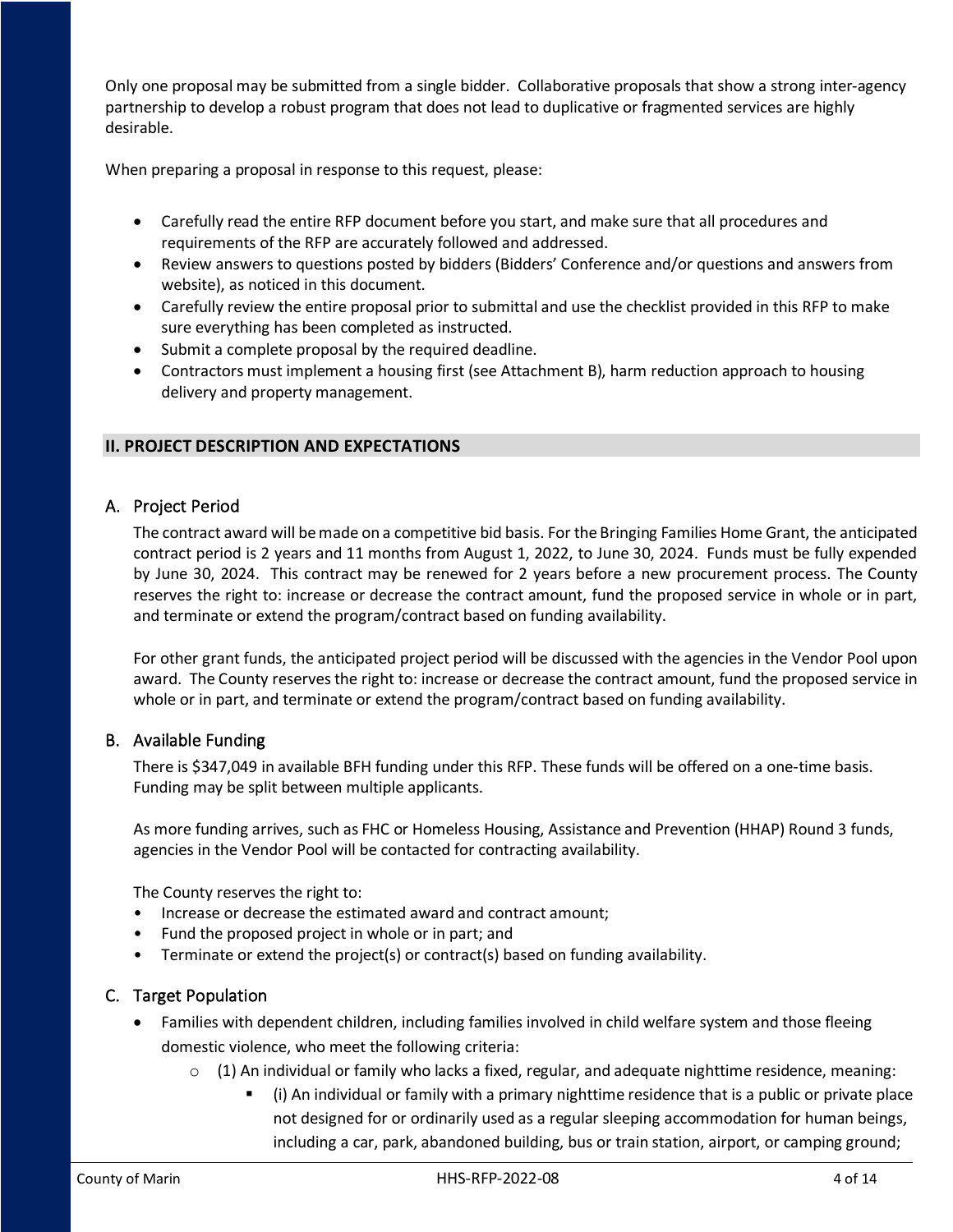- (ii) An individual or family living in a supervised publicly or privately operated shelter designated to provide temporary living arrangements (including congregate shelters, transitional housing, and hotels and motels paid for by charitable organizations or by federal, state, or local government programs for low-income individuals); or
- (iii) An individual or family who is exiting an institution where he or she resided for 90 days or less and who resided in an emergency shelter or place not meant for human habitation immediately before entering that institution.
- $\circ$  (2) An individual or family who will imminently lose their primary nighttime residence, provided that:
	- (i) The primary nighttime residence will be lost within 14 days of the date of application for [homeless](https://www.law.cornell.edu/definitions/index.php?width=840&height=800&iframe=true&def_id=da1f15b500b4abf5b417c094db4e4377&term_occur=999&term_src=Title:24:Subtitle:B:Chapter:V:Subchapter:C:Part:578:Subpart:A:578.3) assistance;
	- (ii) No subsequent residence has been identified; and
	- (iii) The individual or family lacks the resources or support networks, *e.g.,* family, friends, faith-based or other social networks, needed to obtain other [permanent housing;](https://www.law.cornell.edu/definitions/index.php?width=840&height=800&iframe=true&def_id=88992943089e19e438be3cc544bb2d51&term_occur=999&term_src=Title:24:Subtitle:B:Chapter:V:Subchapter:C:Part:578:Subpart:A:578.3)

# <span id="page-4-0"></span>D. Project Description

Project will provide housing-based case management services to families who are experiencing homeless or at risk of homelessness as defined in Section C above. A housing-based case manager must act as a positive change agent to assist families in achieving and maintaining housing, while also promoting awareness and teaching strategies that reduce the likelihood of a return to homelessness in the future. Housing-based case managers must conduct their work with families from a housing first-oriented, trauma-informed, culturally competent perspective, and must be acquainted with best practices in achieving and maintaining housing stability.

There is no vendor match requirement for these funds.

### <span id="page-4-1"></span>E. Intended Outcomes, Goals, or Objectives:

- Project will provide housing-based case management for families with dependent children, including families involved with child welfare in Marin, that are referred from Family and Child Services or through the Coordinated Entry system. Case management may be paired with Section 8, Section 811, and/or Emergency Housing Vouchers or deposit/rental assistance based on client need, length of homelessness, and availability of vouchers.
- Case managers will provide case management services (including housing support, socialization and daily functions support, and wellness) tailored to the needs of families to assist family households maintain housing stability.
- Project should include linguistic and cultural competency to connect with immigrant communities and communities of color.
- Project should coordinate with school districts to ensure that the McKinney-Vento rights of school-age children are protected.
- Project should be operated in a way that takes meaningful actions, in addition to combating discrimination, that overcome patterns of segregation and foster inclusive communities free from barriers that restrict access to opportunity based on protected characteristics.

### <span id="page-4-2"></span>F. Reporting and Performance Requirements

All Contractors are required to: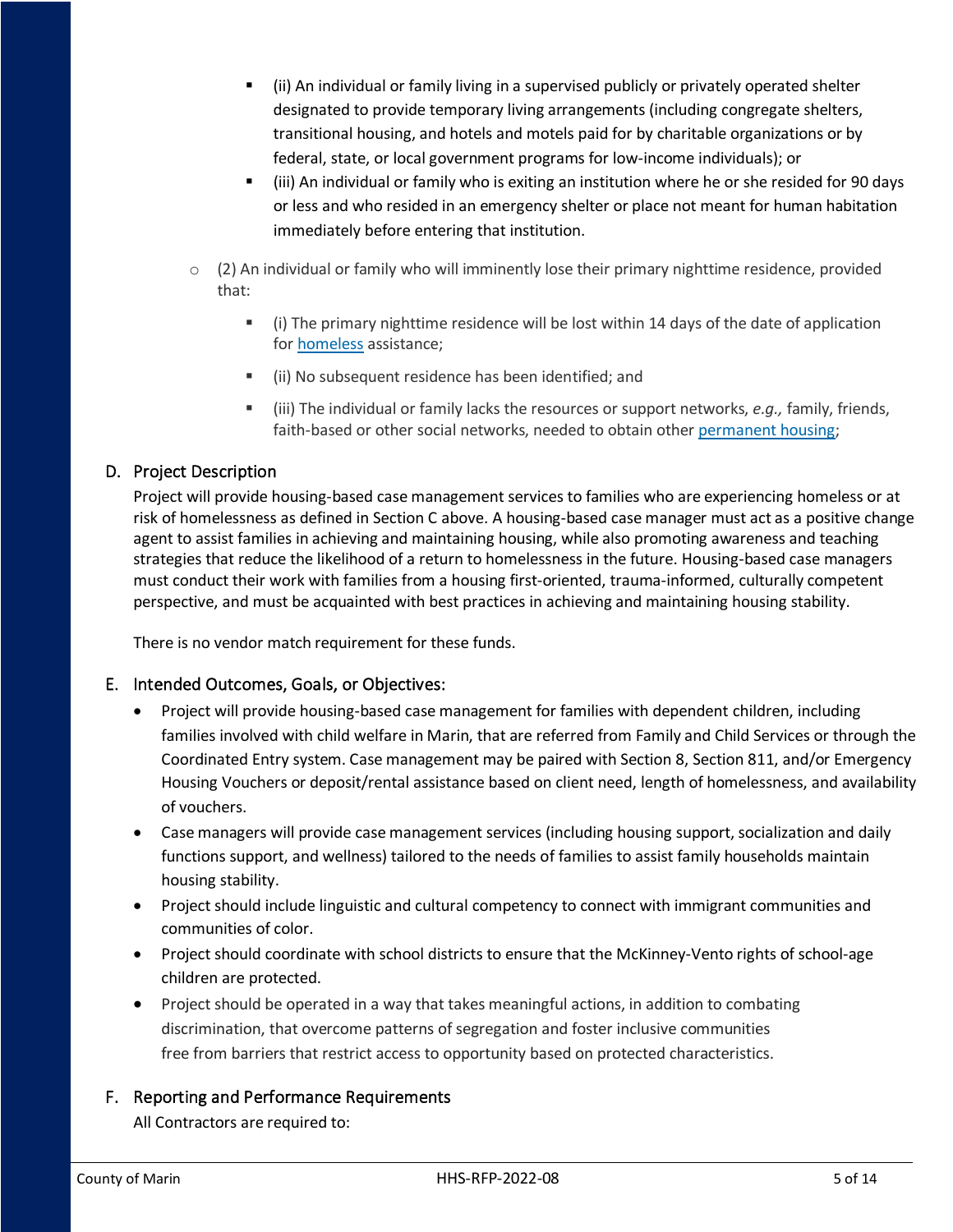- Enter program- and client-level data in the Marin County Homeless Management Information System (HMIS) and Whole Person Care Information Zone: Accessing Real-time Data (WIZARD).
- Participate in the County's Coordinated Entry System (CES) for the purposes of prioritizing and matching clients to the appropriate programs, including attending weekly Family Coordinated Entry meetings.
- Adhere to the Housing First philosophy in all aspects of program design and operation (see Attachment B).
- Participate in the Marin Continuum of Care's process for evaluating program and system-level performance of all homeless programs.
- Adopt other best practices developed for addressing the needs of the target population, as appropriate.
- Maintain program and client records in legally permissible data systems as may be required.
- Comply with this Request for Proposal, RFP-HHS-2022-08, and the terms and conditions required by the original funding source for the programs and services described by this RFP. The grantee shall also be required to comply with the terms and conditions of the County of Marin's Professional Services Contract, including all exhibits incorporated therein. By submitting an Application, the applicant agrees to be bound by all terms and conditions of the Professional Services Contract, attached hereto as Attachment C, and execute the same, if selected.
- Contractor will be required to submit a brief biannual report on March  $31_{st}$  and October  $31_{st}$  addressing the following topics: Equity Work, Client Input, Marin Homelessness system navigation, Trauma, and Grievances. Instructions will be given in the awarded contract.

### <span id="page-5-0"></span>**III. REQUIREMENTS AND EXPECTATIONS FOR GRANTEES**

If you are an organization that does not meet these requirements independently, consider partnering with an organization that does.

### <span id="page-5-1"></span>A. Summary of Contract Terms, Conditions and Requirements

The contractor shall be required to comply with the Americans With Disabilities Act of 1990, Sections 504 and 508 of the Rehabilitation Act of 1973 as amended, and all other applicable Federal and State accessibility laws and regulations; this Request for Application RFP-HHS-2022-08; and the terms and conditions required by the original funding source for the programs and services described by this RFP and the terms and conditions of the County of Marin's Professional Services Contract. The County's Professional Services Contract contains specific provisions, including but not limited to nondiscrimination in hiring and in the provision of services, program evaluation, record keeping, payments, limitations and obligations, conflict of interest, indemnification and insurance, assignment, and HIPAA. By submitting an Application, the applicant agrees to be bound by all terms and conditions of the County's Standard Professional Services Contract.

#### <span id="page-5-2"></span>B. Insurance

The County requires that contractors carry \$1,000,000 in liability insurance (\$2,000,000 aggregate). The County must be named as an additional insured, and specific language must be included on the signed endorsement to the policy. The required insurance coverage requirements include automobile insurance and is described in the County of Marin's Standard Professional Services Contract, attached hereto as Attachment C. Prior to submitting an application it is strongly suggested that applying entities be certain of the ability to secure this insurance and the additional insured endorsement if they are awarded the contract.

Insurance can be waived in some instances by submitting Exhibit C – attached to a Professional Services Contract. Some valid reasons for waiving insurance include:

- No employees/ sole contractor Workers Comp can be waived
- Not driving on county business or on county property Auto Insurance can be waived
- Not a certified/ licensed "professional" certain professional liability can be waived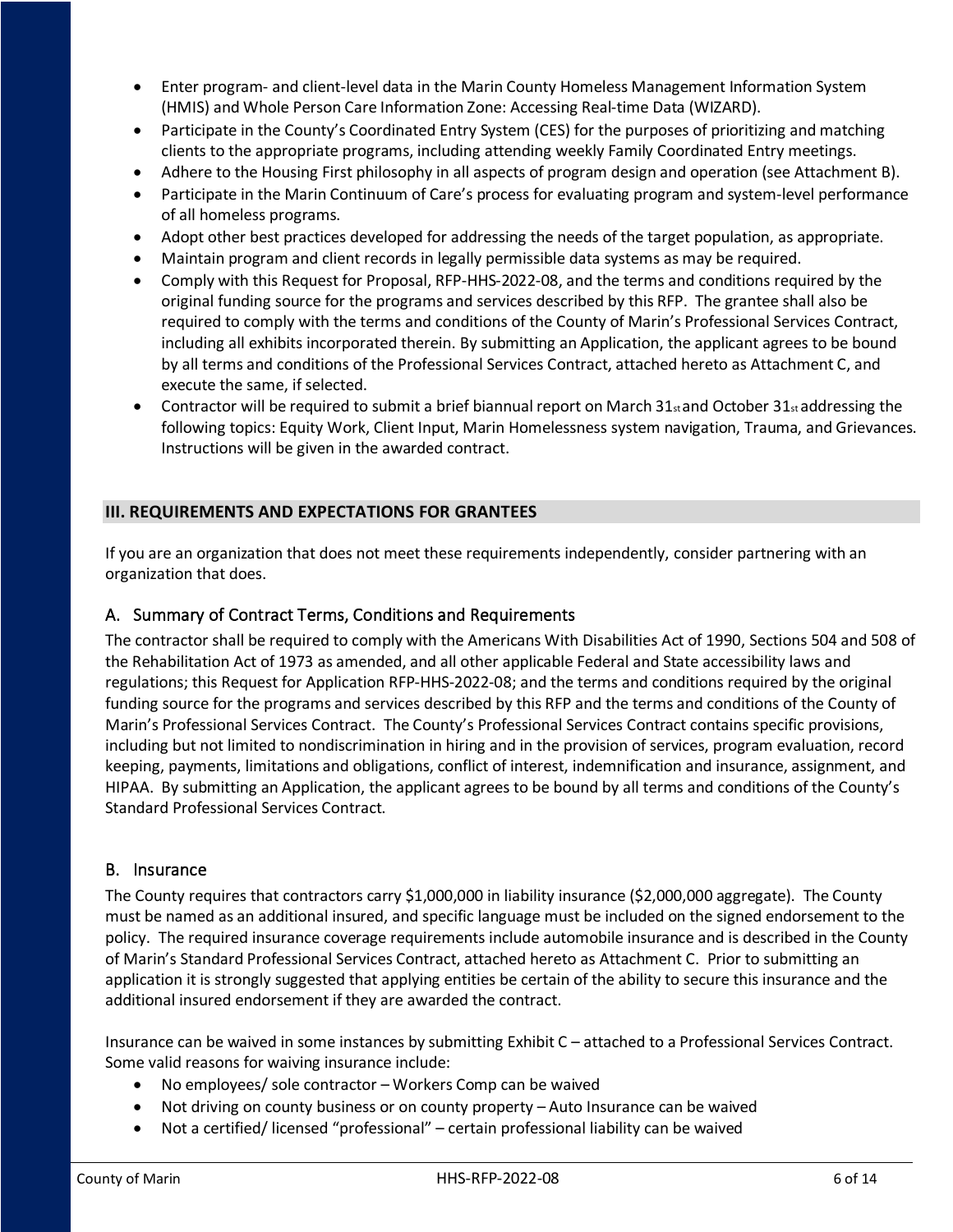### <span id="page-6-0"></span>C. Administrative and Legal Requirements

- 1. Contractors will be paid on a monthly basis, following the submission of an invoice for services performed to County's satisfaction. Specific instructions will be provided to the contractor upon award of a contract. Services will be reimbursed for contracted services provided on the monthly invoices, not to exceed the total contract amount. It is the responsibility of the contractor to track expenditures and any services provided by contractor and/or subcontractors. Expenses that exceed the allocation will not be reimbursed.
- 2. This RFP and any resulting agreement, contract, and purchase order shall be governed by all applicable federal, state and local laws, codes, ordinances and regulations, including but not limited to, those promulgated by CAL-OSHA, FED-OSHA, EPA, EEOC, DFEH, the California State Department of Health Services, and the County of Marin. All matters and subsequent contract shall be governed by, and in accordance with, the substantive and procedural laws of the State of California. The applicant agrees that all disputes arising out of or in connection with the Professional Services Contract and the procurement process shall be construed in accordance with the laws of the State of California and that the venue shall be in Marin County, California.
- 3. Nuclear Free Zone: The County is a nuclear free zone, in which work on nuclear weapons or the storage or transportations of weapons-related components and nuclear material is prohibited or appropriately restricted. The County is prohibited or restricted from contracting for services or products with, or investing County funds in, any nuclear weapons contractor.
- 4. Non-Appropriations: The County's performance arising from this RFP process is contingent upon the availability of funds. Should funds not be appropriated or otherwise made available to the County, any contract entered into pursuant to this RFP will be terminated with respect to any payments for which such funds are not available.
- 5. Applicant must be legally authorized to conduct business in the State of California and have established administrative and program resources to provide services in Marin County. The applicant must also have appropriate federal, state and local permits or certifications necessary to perform the services that are the subject of this RFP.
- 6. Prior to executing a contract, the applicant (and any subcontractors/partners) must be able to provide the following written policies and procedures that comply with and are otherwise acceptable to the federal, state and local statutes, laws, regulations, and ordinances:
	- *a.* Conflict of interest policy for staff and governing boards, if applicable.
	- *b.* Grievance procedure for customers and clients.
	- *c.* Does not discriminate against nor deny employment or services to any person on the grounds of race, color, religion, sex, national origin, age, disability, citizenship, political affiliation or belief.
	- *d.* Complies with the 1990 ADA, the Americans with Disabilities Act, Sections 504 and 508 of the Rehabilitation Act of 1973 as amended, and all other applicable Federal and State accessibility laws and regulations.
- 7. Applicants must have proven fiscal capacity including capacity for fund accounting.
- 8. Applicants must have access to non-County funds sufficient to cover any disallowed costs that may be identified through the audit process.
- 9. Applicants must agree that state, federal, and local monitors or auditors may review provider facilities and relevant financial and performance records to ensure compliance with funding requirements.
- 10. Applicants must be eligible to receive Federal funds.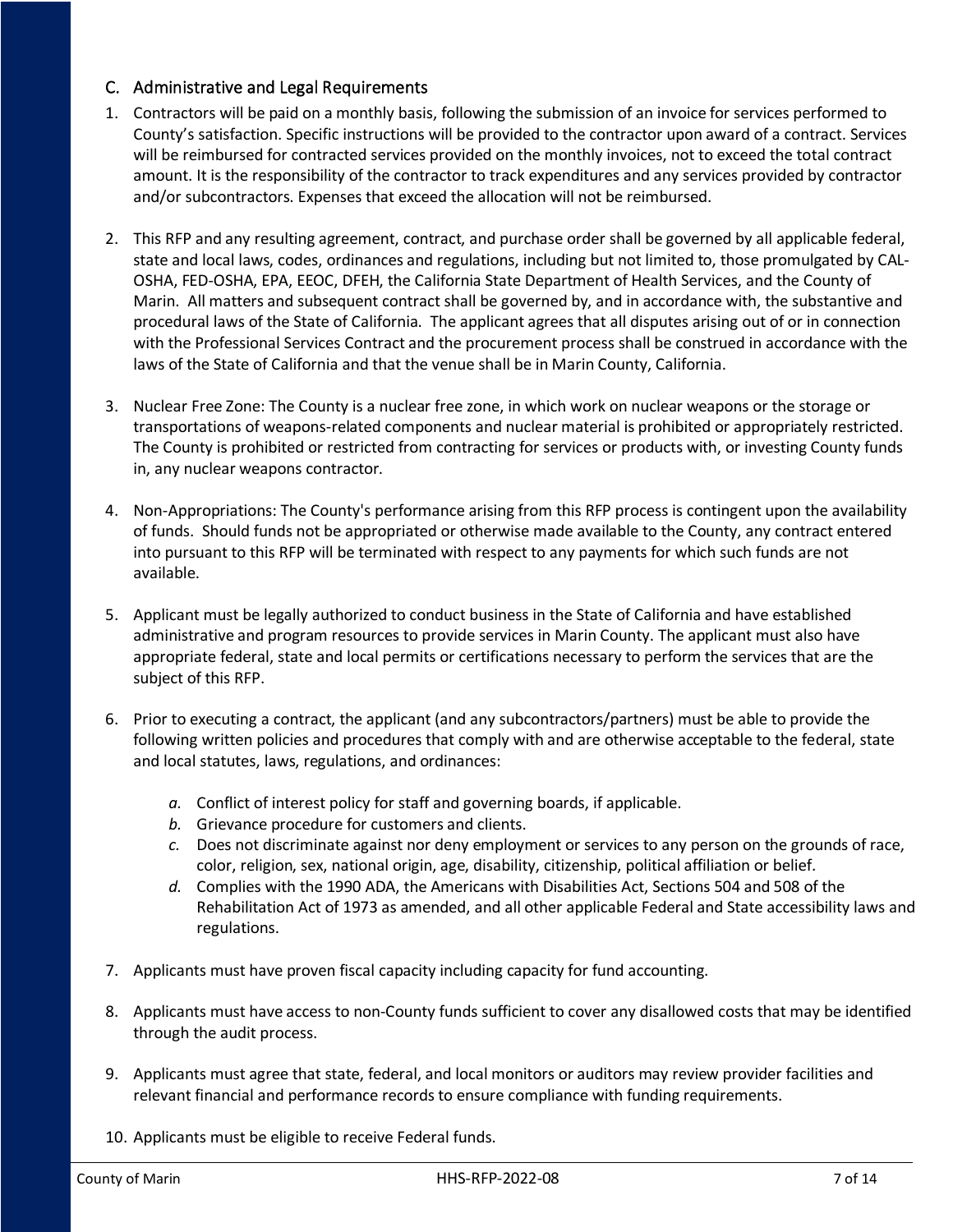- 11. Contractors must comply with all reporting requirements set forth by the Marin Department of Health and Human Services and the State Department of Health Care Services.
- 12. Applicants must have the demonstrated ability to collect outcome data, which measure performance to plan.
- 13. If applicable, Contractor shall maintain medical records required by the California Code of Regulations. Notwithstanding the foregoing, Contractor shall maintain beneficiary medical and/or clinical records for a period of ten (10) years, except that the records of persons under age eighteen (18) at the time of treatment shall be maintained: a) until one (1) year beyond the person's eighteenth (18th) birthday or b) for a period of ten (10) years beyond the date of discharge, whichever is later.
- 14. Contractor agrees to administer/utilize any and all survey instruments as directed by the County Department of Health and Human Services, including outcomes and satisfaction measurements if applicable. Contractors must also comply with all reporting requirements set forth by the Department of Health and Human Services and the State Department of Health Care Services, including, but not limited to, completion of cost reports, annual provider self-audits and site visits.
- 15. Cultural Competency: It is recommended (but not required that program staff shall receive at least four hours of in-service training per year on some aspect of providing culturally and linguistically appropriate services.

Applicants who do not meet these minimum requirements may be deemed non-responsive and may not receive further consideration. Any application that is rejected as non-responsive will not be evaluated and no score will be assigned.

### <span id="page-7-0"></span>**IV. Tentative Time Schedule**

All applicants are hereby advised of the following schedule and will be expected to adhere to the applicant- related deadlines below:

| RFP Released to Prospective Applicants          | Friday, May $27th$ , 2022                            |
|-------------------------------------------------|------------------------------------------------------|
| <b>Question/Answer Period Opens</b>             | Friday, May 27 <sup>th</sup> , 2022                  |
| <b>Bidder's Conference</b>                      | Thursday, June 9 <sup>th</sup> , 2022 from 2-3PM PST |
| <b>Question/Answer Period Closes</b>            | Thursday, June 9 <sup>th</sup> , 2022 by 5PM PST     |
| <b>RFP Answers Posted</b>                       | Friday, June 10 <sup>th</sup> , 2022                 |
| <b>RFP Due</b>                                  | Wednesday, June 22 <sup>nd</sup> , 2022 by 5PM PST   |
| <b>Application Review and Selection Process</b> | $6/22 - 6/29/2022$                                   |
| Notification of Intent to Award                 | Wednesday, June 29 <sup>th</sup> , 2022              |
| <b>Protest Period</b>                           | $6/29 - 7/7/2022$                                    |
| Board of Supervisors contract approval*         | Tuesday, July 26 <sup>th</sup> , 2022                |
| Contract Start Date**                           | Monday, August 1st, 2022                             |
|                                                 |                                                      |

\*Date subject to Board of Supervisors schedule and County budget and contract processes. \*\*Contract start date is contingent upon the approval of the Board of Supervisors.

### <span id="page-7-1"></span>**V. APPLICATION INSTRUCTIONS**

In responding to the RFP (the submission is hereinafter referred to as "Application" or "Letter(s) of Interest"), use the outline as it appears below and label your responses accordingly. If the total number of pages exceeds the parameters stated below, the additional pages will be discarded and will not be reviewed by the Application Review Committee. A non-response will result in disqualification of the Application. Ensure that all applicable fields are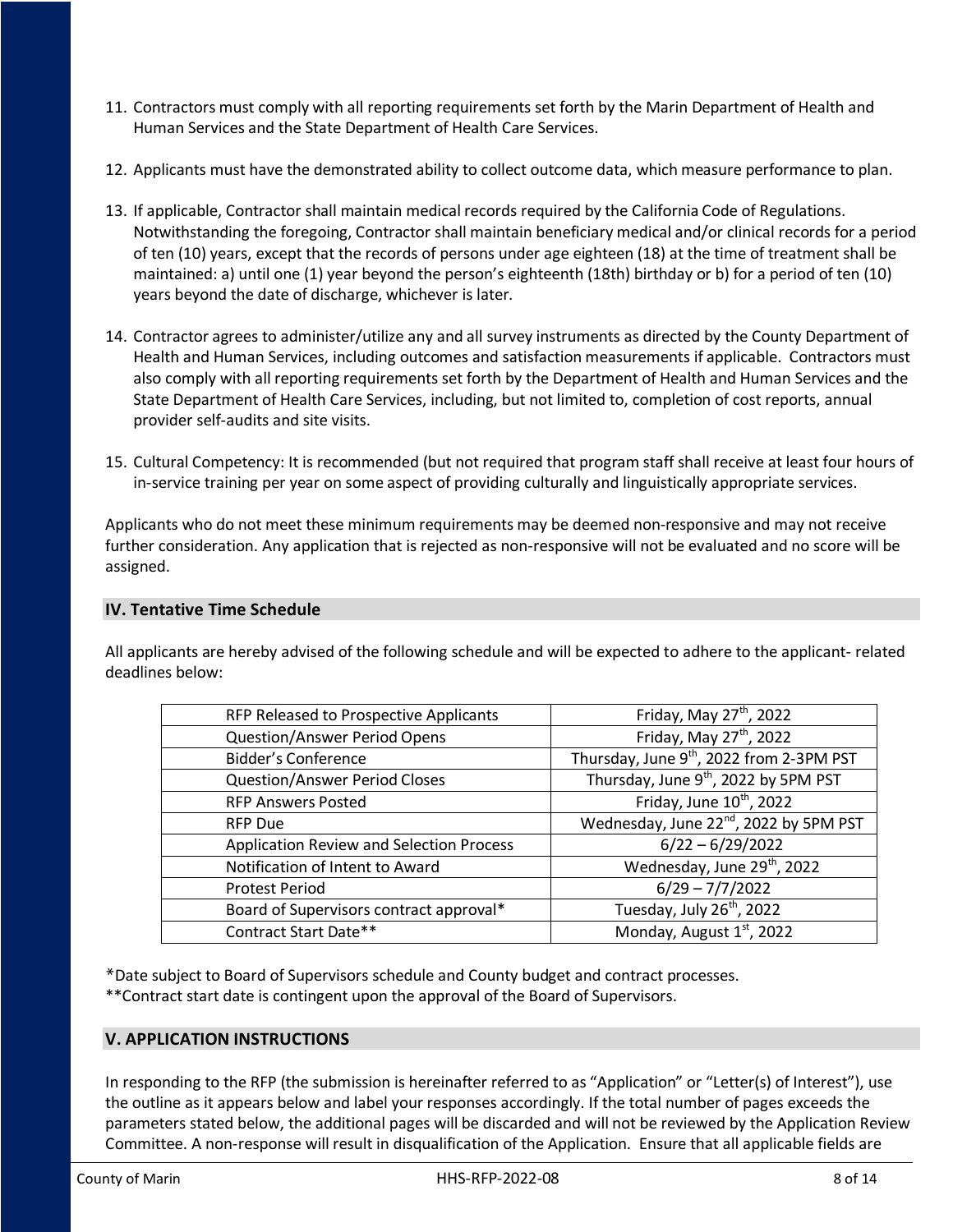completed and that the cover page is signed.

# <span id="page-8-0"></span>A. Cover Page (1 Page Limit – Use Template Provided in Attachment A)

Complete and sign the attached Cover Page (Attachment A) to the County of Marin. Include (1) Legal Name of Individual or Organization Submitting Letter of Interest, (2) Address, (3) Telephone Number and E-mail, (4) Contact Person, (5) Contact Person's E-mail Address, (6) Type of Organization, if applicable, (7) Date of Submission, (8) Federal Tax ID, and (9) Funding requested.

# <span id="page-8-1"></span>B. Applicant Capability (Limit 3 pages per Program Proposal)

Provide a narrative description of your organization(s)'s relevant experience, including:

- Providing services similar to those proposed in your application.
- Connecting homeless participants, including participants with long histories of homelessness and complex needs, to housing and supportive services.
- Meeting the needs of homeless families with children.
- Managing federal, state, and/or county grants and complying with funding requirements.
- Experience with and current capacity to provide services through an equity and inclusion perspective which meets the diverse linguistic, cultural, gender and other needs of the target population.
- Experience providing auxiliary aids and services, documents in alternative formats, and accommodations to persons with disabilities. Please site examples of how you have modified your programs or services in the past to ensure people with disabilities have equitable access. Explain what you have learned from doing so and how has that informed any changes within your organization. If you have not done this, would you be able to do so in the future? If yes, explain how.

For respondents that propose working with other organizations or subcontractors, describe prior experience working together.

Indicate whether any of the following apply to your organization (for applicants consisting of multiple organizations, this question applies to the lead organization only):

- Loss (either voluntary or involuntary) of federal, state, or county funds in the last three years, including funding reallocation, suspension of reimbursement, repayment of grant funds or deobligation of grant funds due to performance issues (If yes, please describe circumstances).
- Unresolved funder (e.g. HUD) or financial audit findings or concerns (If yes, please describe and attach any communications pertaining to such findings or concerns. Attached communications will not count against the page limit.)

# <span id="page-8-2"></span>C. Program Design & Sustainability (Limit 4 pages per Program Proposal)

Please describe what your organization proposes to do with the BFH program funding. Include in your response:

- An overall program description, including:
	- o The type of program proposed
	- $\circ$  The overall goals of the initiative
	- o How many people will be served and for what period of time
	- o How the program will be staffed
- Describe the target population. Describe the organization's ability to meet the cultural and linguistic needs of the population. Describe the organization's ability to meet the needs of parenting transition-age youth.
- Describe the types of services to provided, the process by which level of services is determined, and how households are transitioned out of the program.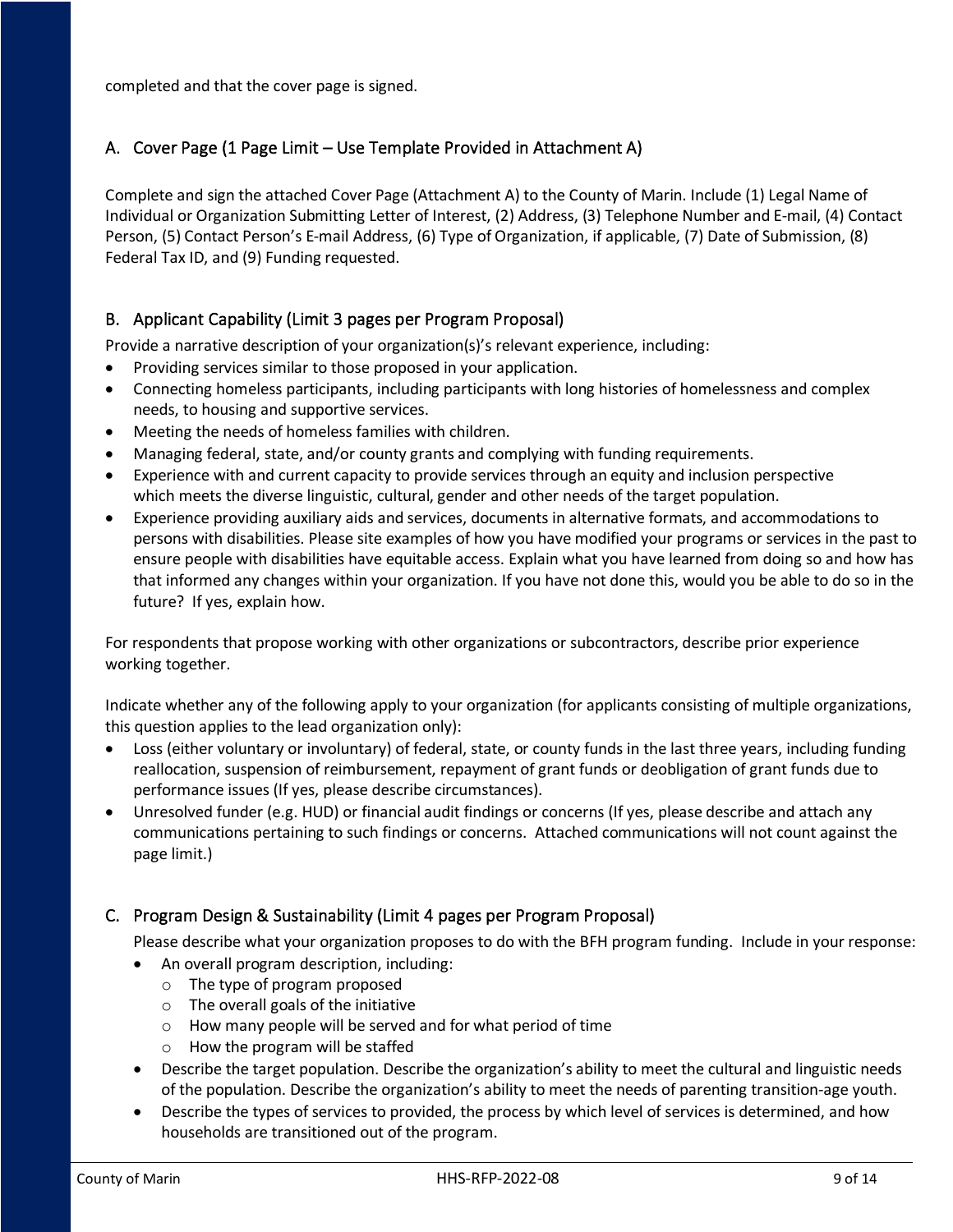- Describe how this program will meet the linguistic and cultural needs of Spanish speaking clients.
- Describe how this program/initiative will adhere to the principles and practices of Housing First. Please provide specific programmatic examples.
- Describe how this program will ensure that homeless participants are connected to other services and resources, including primary care, behavioral health services, employment, benefits advocacy, legal assistance, and other services.
- Describe your organization's systems and process for collecting program data and evaluating program performance, including:
	- $\circ$  How your program will measure the success of your interventions. What will your performance targets be? If you have provided similar services before, please give examples of your program's outcomes and successes.
	- $\circ$  How you will gather, analyze, and report on client-level data and program performance.
	- o What steps your organization will take if performance targets are not met.

### <span id="page-9-0"></span>D. Budget & Budget Narrative (Limit 2 pages per Program Proposal)

Please prepare a one-page budget showing the breakdown of anticipated expenditures associated with the proposed activities. The budget can be in a format of the applicant's choosing, as long as it is easy to understand, fully descriptive of the proposed project, and no longer than one page long. Please be sure to include all of the costs for which proposed BFH funds will be used.

Please describe and provide justification for all of the costs included in the Budget. Please use the Budget Narrative to explain any calculations or other elements of the budget that may require explication.

### <span id="page-9-1"></span>E. Supplemental Materials (10 Page Limit)

Please include as an attachment any information that will supplement the strength of your application. This can include – but is not limited to – job descriptions; evidence of prior program performance; and/or explanatory letters regarding audit findings, deobligation, or other issues described in Section C – Organizational Experience and Capacity. Please do not attach more than 10 pages of material, total, and do not write additional narrative. Please only attach documents that enhance or explain aspects of your application and, in the main body of the proposal, please reference the attachments in order to guide reviewers to the applicable supplemental material. The supplemental information will not be scored but may be used to inform scoring of other sections of the proposal.

#### <span id="page-9-2"></span>**VI. APPLICATION SUBMISSION REQUIREMENTS**

#### <span id="page-9-3"></span>A. General Policies

- 1. The County assumes no obligation for any of the costs associated with responding to this RFP including, but not limited to, development, preparation, and submission of applications.
- 2. This RFP is in no way an agreement, obligation, or contract between County and any applicant.
- 3. The applications will become the property of the County upon submission and may be subject to the terms of the California Public Records Act ("PRA"), as required by law.
- 4. By submitting an application, applicants acknowledge and agree as follows: that the County is a public agency subject to the disclosure requirements of the PRA; that applicants must clearly identify all proprietary information that is contained in the application submitted to the County, if applicant claims that such information falls within one or more PRA exemptions; that applicants must mark said proprietary information as "CONFIDENTIAL AND PROPRIETARY" and must identify the specific lines containing the information; that the County will make reasonable efforts to provide notice to the applicants prior to such disclosure in the event of a PRA request; that applicants are required to obtain a protective order, injunctive relief, or other appropriate remedy from the Marin County Superior Court, before the County's deadline for responding to the PRA request;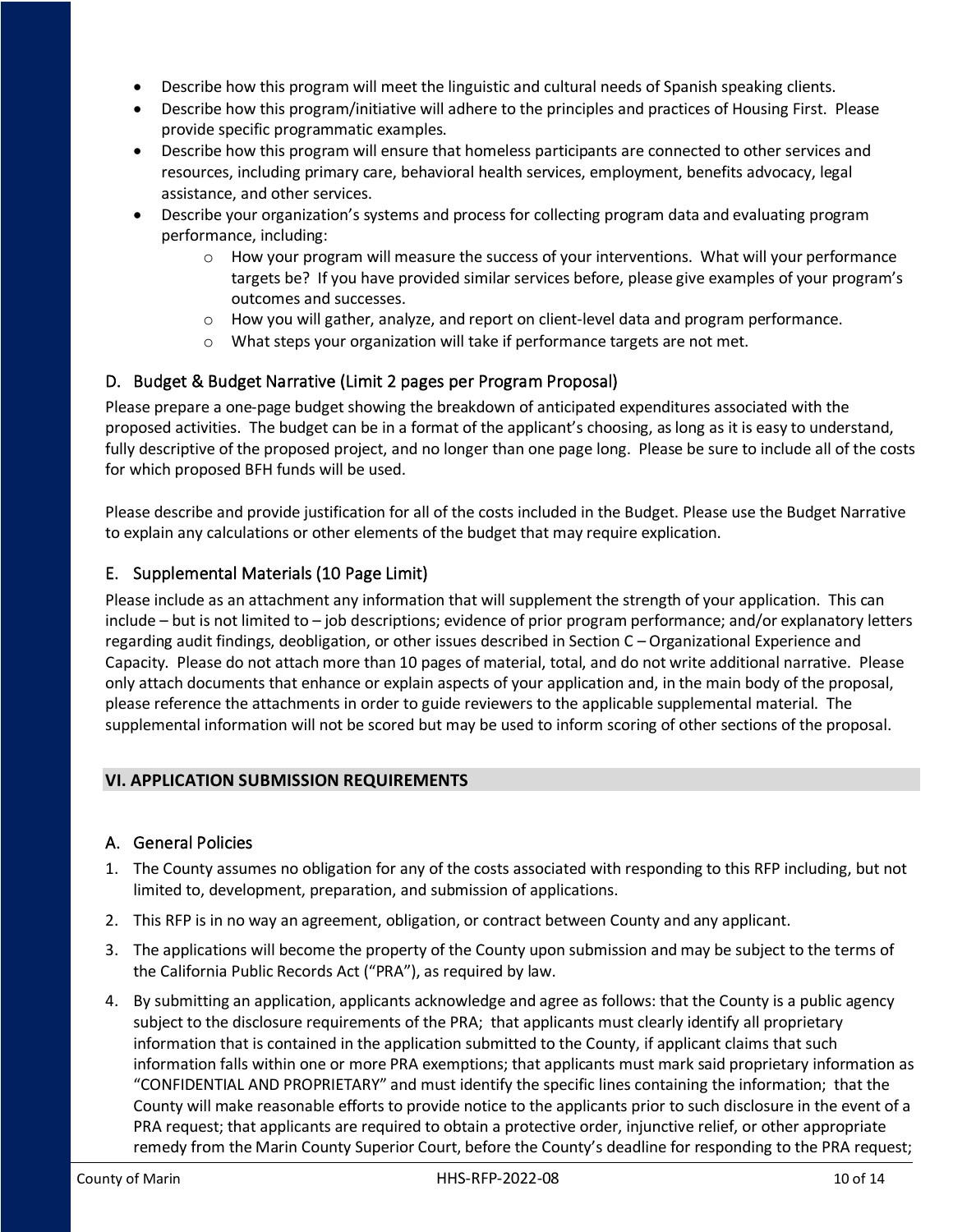that if an applicant fails to obtain such remedy within County's deadline for responding to the PRA request, County may disclose the requested information without penalty or liability; and that applicants shall defend, indemnify, and hold County harmless against any claims, action, or litigation, including but not limited to all judgments, costs, fees, and attorney fees that may result from denial by County of a PRA request for information arising from any representation or any action (or inaction), by the applicants.

- 5. After submission of the application and closing of the application period, no information other than what is outlined in this RFP will be released, until an award becomes final.
- 6. The County reserves the right to make an award without further discussion of the applications received. Therefore, it is important that the application be submitted initially on the most favorable terms from both a technical and cost standpoint.
- 7. While it is the intention to award the contract to one applicant, the County reserves the right to split the award in any manner deemed most advantageous to the County. The County also reserves the right to increase or decrease the award amount.
- 8. The County reserves the sole right to interpret, change or terminate any provision of the RFP at any time prior to the submission date. Any such interpretation or change shall be in the form of a written addendum and shall become part of the RFP. The County also reserves the right to accept and reject any or all of the RFP, cancel the RFP in whole or in part, or terminate the process and elect to operate by other means.
- 9. An applicant may not be recommended for funding, regardless of the merits of the application submitted, if it has a history of contract non-compliance with the requirements of HHS or other funding source or poor past or current contract performance with any HHS or other funding source. The applicant may be given a provisions award with the stipulation that special terms and conditions regarding the areas of concern will be a part of the contract.
- 10. An application may be **immediately** rejected and disqualified for any of the following reasons:
	- a. The application is not received at the time and place specified in the RFP;
	- b. The application does not adhere to the required material elements of format and guidelines or substantive requirements set forth in this RFP;
	- c. Evidence indicates that the applicant, applicant's staff or consultants have in any way attempted to influence the confidential nature of the review through contact with Marin County staff or members of the selection review committee.

### <span id="page-10-0"></span>B. Submission Deadline and Format

Please e-mail a PDF version of your application including all attachments to **msargin@marincounty.org no later than 5:00pm PST on Wednesday, June 22nd, 2022.** No verbal applications will be considered.

- 1. Proposals must be received by the date and time recited above. It is up to the applicant to ensure that the application was received by the date and time recited above. Proposals, modifications, or corrections received after the deadline specified will not be considered, except if such modifications or corrections were at the County's request.
- 2. Only Applications submitted in the format described within this RFP will be considered. Applications must be submitted via e-mail with an attached PDF on standard 8-1/2" x 11", typed, in no less than 12-point typeface, with 1" margins and pages numbered consecutively. Must be in accessible format.
- 3. An Application may be rejected if incomplete, if it contains any alterations of form, or if it contains other irregularities of sufficient magnitude or quantity to warrant a finding of being substantially non-compliant.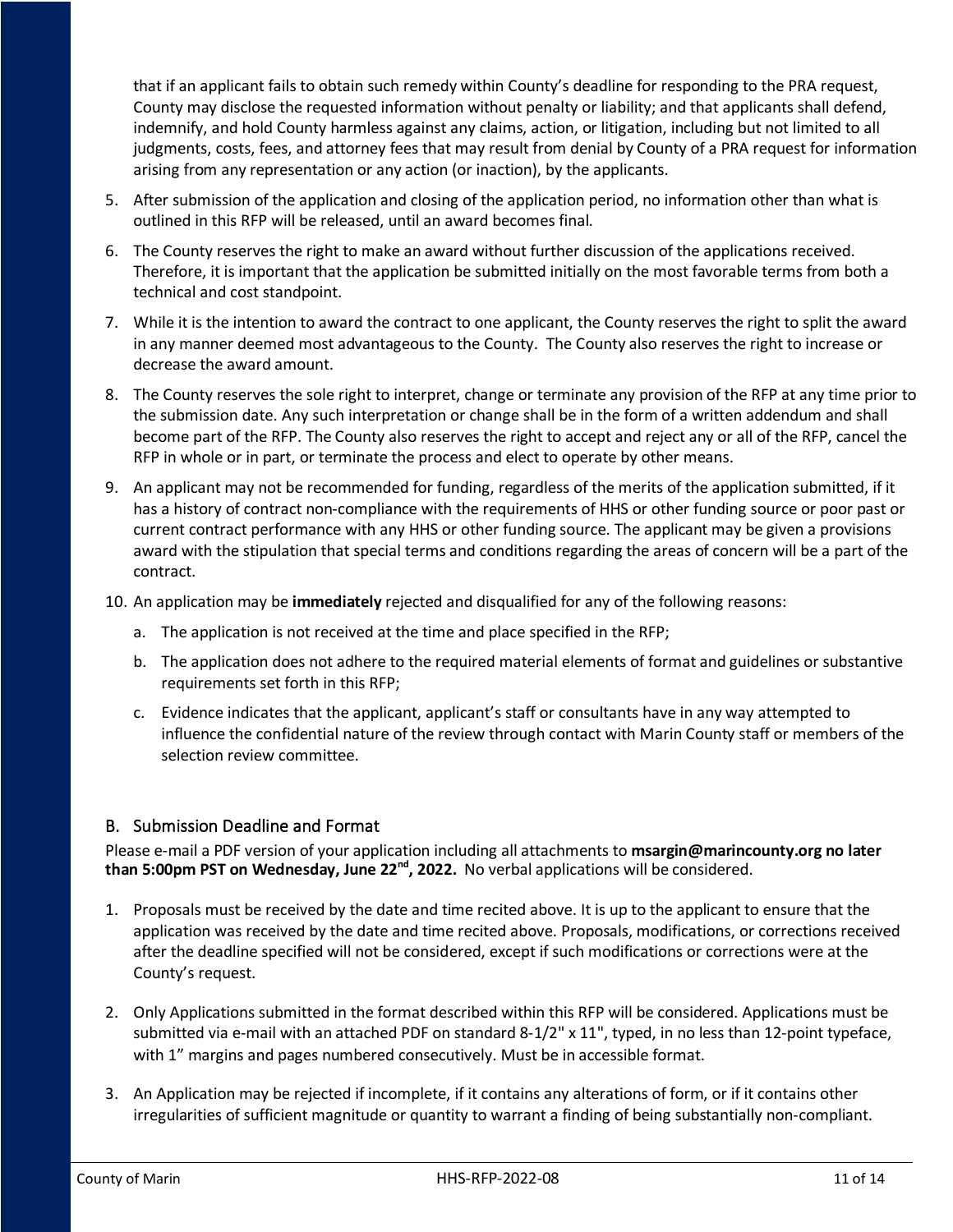- 4. The County may in its discretion accept or reject in whole or in part any or all Applications, may cancel, amend or reissue the RFP at any time prior to contract approval and may waive any immaterial defect in an Application. The County's waiver of an immaterial defect shall in no way modify the Application requirements or excuse the applicant grantee from full compliance with the objective if awarded the contract.
- 5. Page Limits

| <b>Section</b>                       | <b>Page Limit</b> |
|--------------------------------------|-------------------|
| Cover Page (Attachment A)            |                   |
| <b>Applicant Capability</b>          | 3                 |
| Program Design & Sustainability      | 4                 |
| <b>Budget &amp; Budget Narrative</b> |                   |
| <b>Supplemental Materials</b>        | 10                |
| <b>Total</b>                         | 23                |

### <span id="page-11-0"></span>C. Contact between Applicant and County

- (1) **County staff contact:** During the period from issuance of this RFP and the award of the contract to a successful applicant, contact regarding the specific subject of this RFP between potential or actual applicant and County staff is restricted under the terms of this section. Except as otherwise expressly authorized in this RFP, neither applicant nor County staff shall discuss, question or answer questions, or provide or solicit information, opinion, interpretation, or advocate or lobby regarding this RFP. A documented instance of such contact by an actual or potential applicant shall be grounds for disqualification from the process. County staff shall be defined as any County employees, agents or contractors involved in or connected with this RFP process.
- (2) **Questions regarding the RFP:** To maintain a fair and impartial process, all questions regarding this RFP must be submitted in writing via the County's website and contain a contact name and address. All questions and responses will be available on the County's website before **5PM on Thursday, June 9th, 2022.** No telephone consultation will be provided. **Questions must be submitted via the County website** at <https://www.marinhhs.org/rfp> **or at the Bidder's Conference.**
- (3) **Pre-Proposal Bidder's Conference:** There will be a non-mandatory pre-proposal bidder's conference at the date and time listed below. Attendance is optional and not a pre-requisite for submission of a proposal. All questions asked and answers given will be posted via the County website at<https://www.marinhhs.org/rfp>

Date: Thursday, June 9<sup>th</sup>, 2022 Time: 2:00-3:00 PM PST Location: Please register in advance using the link below. After registering, you will receive a confirmation email containing information about joining the meeting. <https://us06web.zoom.us/meeting/register/tZwrfu6orDovHNKw3KKCVwrAZDmZMlxs0yMj>

# <span id="page-11-1"></span>**VII. APPLICATION REVIEW AND SELECTION PROCESS**

### <span id="page-11-2"></span>A. Application Review and Selection

HHS staff will conduct an initial technical review to ensure that the format requirements outlined in this RFP have been fulfilled. If any of the material format or substantive requirements is missing or incorrect, the application may be disqualified.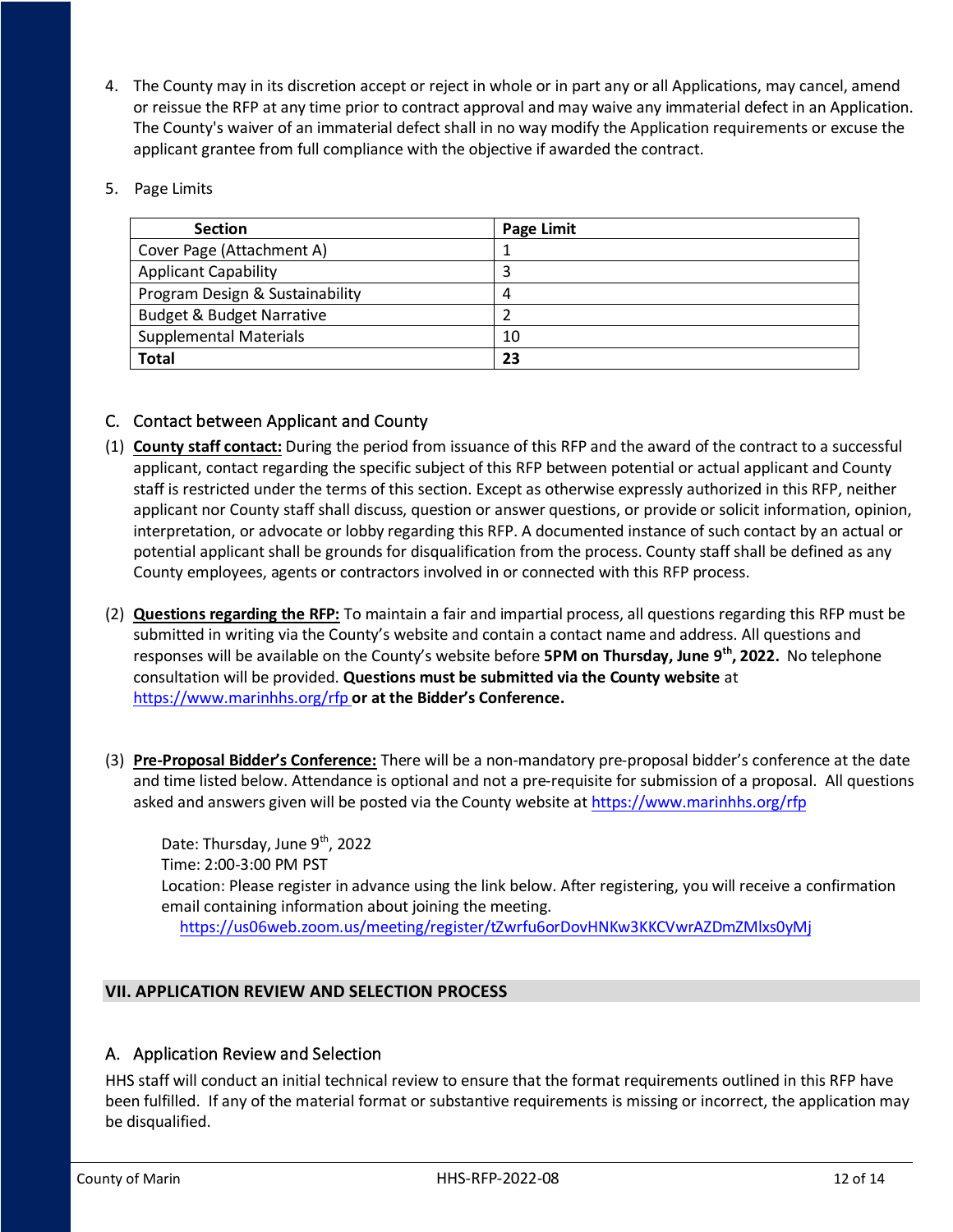All applications that pass the initial technical review will be submitted to an Application review committee that shall evaluate and rank the applications. The committee will be comprised of parties knowledgeable about the services sought by this RFP from diverse backgrounds, **including persons with lived experience from the target population of this RFP**, representatives from other county departments, representatives from local advisory boards or community-based organizations, and/or any other individuals that HHS deems capable and appropriate for the selection of potential providers. The committee shall not include any potential contractors, and no committee member may apply or assist others in applying for this contract.

The purpose of the evaluation is to determine which applicants demonstrate the skills, expertise and experience to successfully perform the tasks specified in the RFP. Each committee member will read and score each application using a standardized scoring instrument. The County reserves the right to seek clarifying or additional information from applicants, potentially including site visits or agency interviews.

The committee will make an award recommendation to the Director of Whole Person Care or the Director of Health and Human Services, or designee, who will make the final recommendation to the Marin County Board of Supervisors or County Administrator. All agencies that pass the initial screening will be placed in the Vendor Pool. The highest scoring agency will be offered the current BFH funds of \$347,049. Should that agency decide not to engage in a contract for the BFH funding, Whole Person Care will contact the other qualifying applicants in the Vendor Pool for contracting availability. As more funding arrives, Whole Person Care will contact vendors in the Pool as needed.

Prior to making an award, the County may choose to conduct interviews with applicants. The purpose of the interviews would be to ask follow-up questions that may arise from the review committee and collect any additional information not gleaned from the Applications. The County may also request additional information necessary to determine the applicant's financial stability, ability to perform on schedule or willingness to incorporate additional features in the application, and any other relevant information necessary to make the award.

Once a decision is made, a Notice of Intent to Award will be emailed to all applicants evaluated by the committee.

### <span id="page-12-0"></span>B. Protest Procedure

Within five calendar days of the issuance of a notice of intent to award the contract, any Applicant that has submitted a proposal may submit a written notice of protest. The notice of protest must include a written statement specifying in detail each and every ground asserted for the protest. The protest must be signed by an individual authorized to represent the Applicant, and must cite the law, rule, local ordinance, procedure or RFP provision on which the protest is based. In addition, the Applicant must specify facts and evidence sufficient for the County to determine the validity of the protest.

### Delivery of Protest:

All protests must be submitted in writing and received by 2PM PST on July  $7<sup>th</sup>$ , 2022, by email to Gary Naja-Riese, gnajariese@marincounty.org or at the following address:

> Marin County Department of Health and Human Services, Gary Naja-Riese 1177 Francisco Blvd E, Ste B San Rafael, CA 94901

If a protest is mailed via U.S. Mail, it must be postmarked within 5 calendar days of the notice issuance. The Applicant bears the risk of non-delivery.